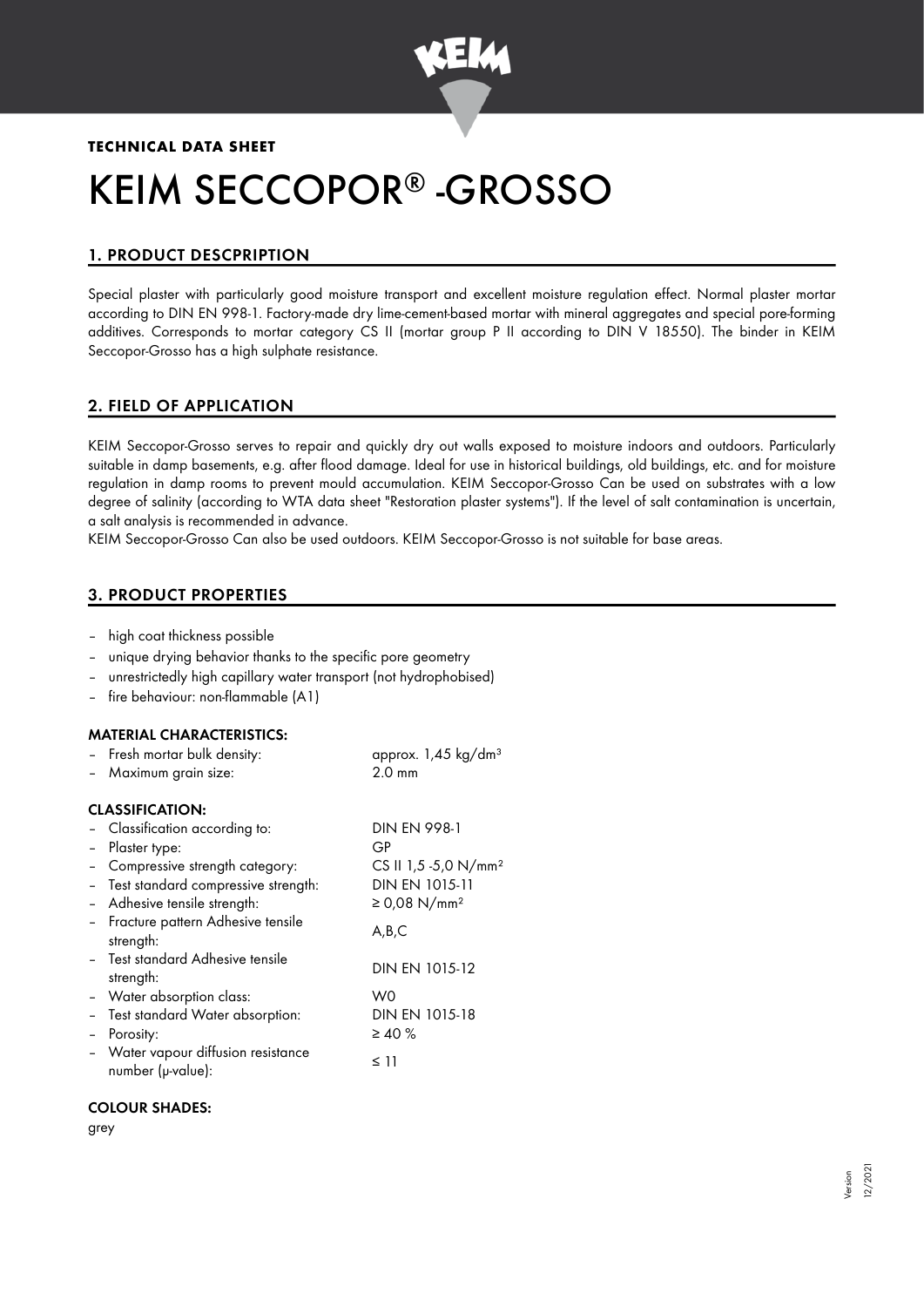### 4. APPLICATION INSTRUCTIONS

#### SUBSTRATE PREPARATION:

The substrate must be strong, dry, clean, sound and free from adhesion-reducing residues and must not be too absorbent. Knock off damaged old render and friable joint mortar up to 80 cm beyond the visible damage line down to the loadbearing masonry. Immediately remove construction rubble from the site. Sweep off masonry with a steel broom and clean off any separating layers. In the case of highly absorbent substrates or very warm ambient conditions, prewetting must be carried out.

#### APPLICATION CONDITIONS:

Ambient and substrate temperature ≥ 5 °C during application and drying. Do not apply in direct sunlight or on sun-heated substrates. Protect surfaces from direct sun, wind and rain during and after application.

#### PREPARATION OF MATERIAL / MIXING & CONVEYING:

Mix KEIM Seccopor-Grosso with approx. 5.0 - 6.0 l (specification per bag) of clean water with a power stirrer to a stiffplastic consistency without lumps and allow to mature briefly. Do not remix already stiffened material with water. Application can be performed by hand, via continuous mixer or rendering machine. When mixing, mix with a motor whisk for approx. 1 - 2 minutes. The use of a post-mixer (e.g. Rotomix by PFT) is recommended for machine application. Start the plastering machine with a high water supply and then slowly reduce it.

Application time: Apply immediately after mixing, within 30 minutes. Do not remix material that has already stiffened.

#### LAYERING SYSTEM:

Plaster thickness for substrates with a low degree of salinity (cf. valid WTA data sheet "Restoration plaster systems") at least 20 mm, for salt-free application as moisture regulator at least 10 mm . The individual layers must not exceed 22 mm. The levelling of larger unevenness is done with a first layer KEIM Seccopor-Grosso. After roughening, further layers can be applied on the following day. In the case of increased requirements for freedom from cracks, the usual standing times (1 day/mm) must be observed.

#### TOP RENDER:

When using KEIM Seccopor-Grosso as top coat render, the surface can be felted with a sponge float after sufficient stabilisation.

#### AFTERTREATMENT:

KEIM Seccopor-Grosso must be protected from drying out too quickly due to sun or wind, or kept moist if necessary.

#### SETTING TIME:

Standing time does not apply to the reworking of KEIM Seccopor-Grosso with KEIM Seccopor-Grosso. In this case, the next layer of plaster can be applied the following day if there are no increased requirements regarding freedom from cracks.

#### CONSUMPTION:

#### approx. 1,4 kg/m² per mm

These material consumption values are guide values for smooth substrates. Exact consumption values must be determined by means of test areas.

#### CLEANING OF TOOLS:

Clean tools, machines and mixers immediatley after use with water. In hardened state only a mechanical removal is possible.

#### 5. PACKAGING

| <b>Container content</b> | Unit of measure | Quantity on pallet | Type of container |
|--------------------------|-----------------|--------------------|-------------------|
|                          | кg              |                    | bag               |